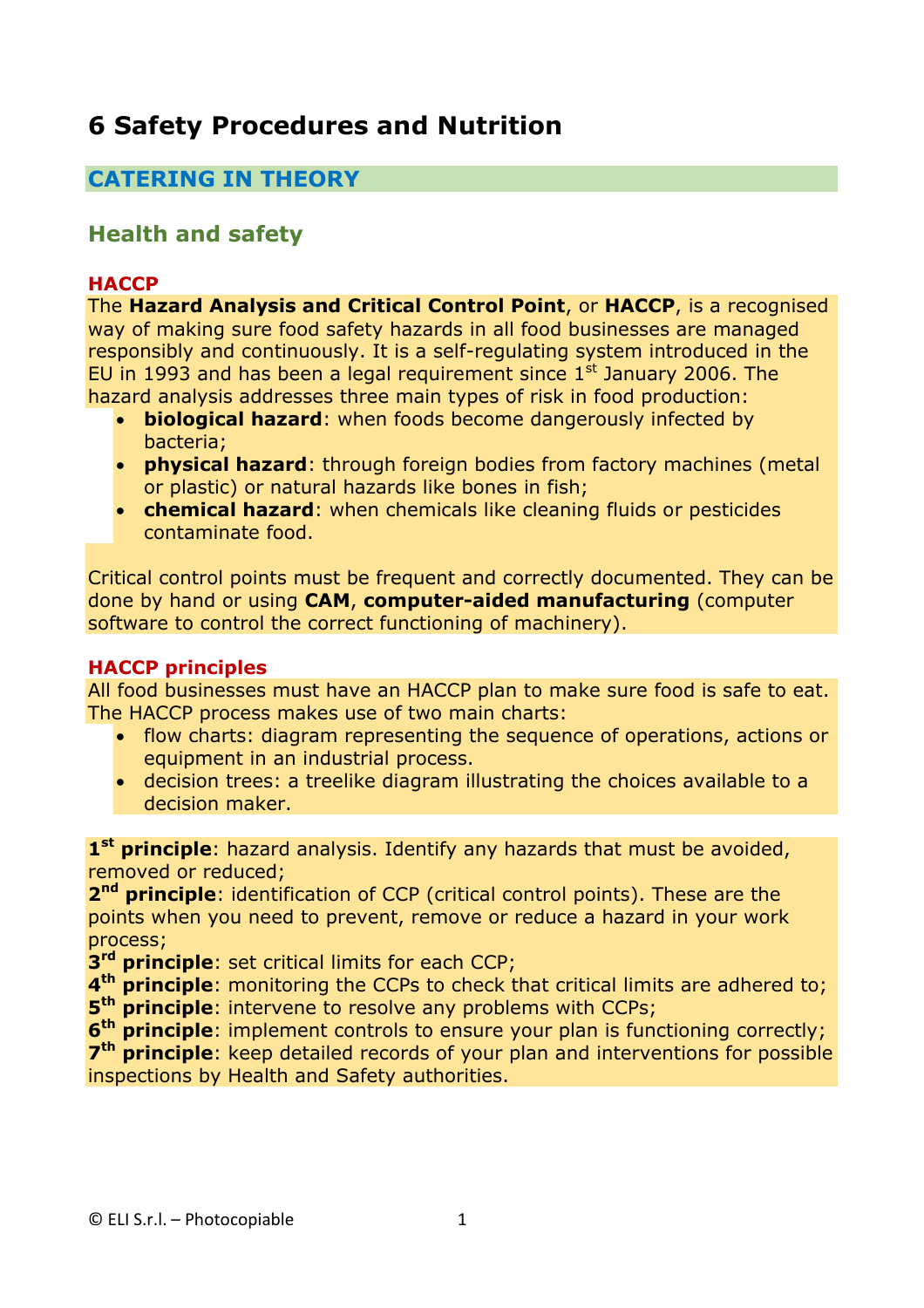#### **Food transmitted infections and food poisoning**

Foodstuffs are a very good breeding ground for microbes because of their chemical and physical characteristics, but not all microorganisms have a negative effect on food. For fermented products (wine, yoghurt, salami, etc.) **lactic bacteria** are fundamental to reducing PH and therefore increasing food preservation times. Biological hazards can render food inedible or harmful to humans. **Pathogenic bacteria** or **spores** colonise the intestine, producing toxins which make us ill.

They can grow thanks to the presence of oxygen in foodstuff and can develop in foods such as meat, fish, eggs, dairy products. Room temperature also facilitates bacterial growth and reproduction.

#### **Food contamination: risk and preventive measures (1) Cured meat and vegetable preserved in oil**

**Risks:** bacterium botulinum, which grows in the absence of air. **Prevention:** wash vegetables carefully and add vinegar to preserve. Use only cured meat treated with sodium nitrate.

#### **Cooked meat**

**Risks:** clostridia, occurring during the slaughtering process and not fully eliminated by cooking meat, roasts, meatballs, etc.

**Prevention:** cool meat products quickly within three hours or maintain a high temperature until the meat is served.

#### **Long-life canned food**

**Risks:** contamination from altered or damaged packaging of meat, vegetable or fish products in oil.

**Prevention:** do not store food in metal cans, but in a well-aired and dry place.

#### **Deep-frozen food**

**Risks:** bacterial growth caused by sudden changes in temperature. **Prevention:** do not overload fridges or freezers, allow food to cool before refrigerating or freezing, clean and defrost units to stop the formation of condensation or frost.

#### **Food contamination: risks and preventive measures (2) Flour, cereals, bakery products and nuts**

**Risks:** insect infestation, for example from weevils or contamination by mycotoxins from mould.

**Prevention:** keep foods perfectly sealed at below 15° C, do not allow them to expire and avoid humidity.

#### **Fruit and vegetables**

**Risks:** residual pesticides.

**Prevention:** request documentation from all wholesale trade suppliers.

#### **Mushrooms:**

**Risks:** dangerous and sometimes lethal toxins.

© ELI S.r.l. – Photocopiable 2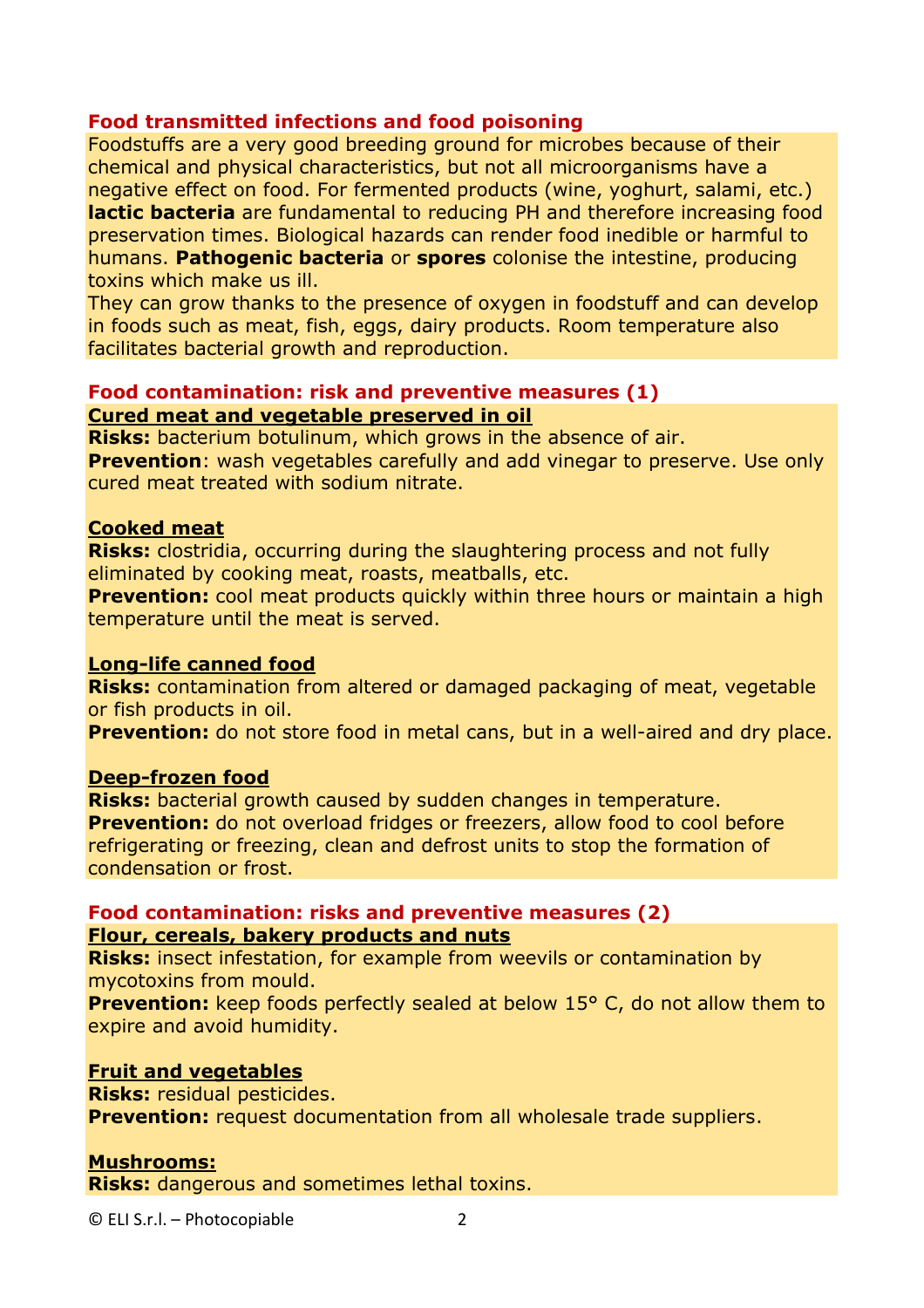**Prevention:** purchase mushrooms in sealed packaging from regulated sellers.

#### **Fish products**

**Risks:** anisakis, a parasitic worm found in fish which can cause serious health problems.

**Prevention:** suppliers should provide documentation that products are parasite-free; remove fish intestines before cooking.

### **Diet and nutrition**

#### **The eatwell plate**

We should eat at least five portions of **fruit and vegetables** a day. They contain vitamins and minerals and are low in fat and calories.

Carbohydrates like **potatoes, bread, rice and pasta** give us energy but also fibre, calcium and vitamin B. Wholegrain varieties are particularly healthy. **Milk, cheese and yoghurt** provide good sources of protein and high levels of calcium, vital for strong bones.

**Meat, fish, eggs and beans** are full of protein, vitamins and minerals. We should avoid too much fatty or sugary food like cakes, biscuits or chocolate and we should have water instead of fizzy and sugary drinks.

#### **Organic food and GMOs**

The term "organic" refers to the way farmers grow and process agricultural products. **Organic food** or **drink** is produced in a safe soil without artificial chemicals and it is not genetically modified. Animal products labelled organic are not given antibiotics or growth hormones. Organic food is said to be tastier, better for people, other animals and the environment, it is **sustainable**.

**Genetically Modified Organisms (GMOs)** are plants or animals whose genes (and DNA) have been changed to give it a particular quality that they do not usually have. People in favour of GMOs say they offer chemical-free protection from pests and diseases and increase nutrients in foods. On the contrary, people against GMOs say they are expensive, could be a risk to human health, lead to the loss of biodiversity and to climate change.

#### **The Mediterranean diet**

Many experts consider this diet to be one of the healthiest in the world. People living in the Mediterranean coastal region, from Spain to Middle East, tend to be healthy and have long lives. Mediterranean cuisine is based on vegetables, fruit, olives, pulses, whole grains, olive oil, fish, a little dairy and wine. The Mediterranean lifestyle generally includes regular physical activity. This diet emphasises low-fat, low-cholesterol and high-fibre foods. Nuts, fish and olive oil provide healthy monounsaturated fats which do not rise cholesterol levels the way saturated fat does. Most foods are fresh and seasonal, preparation methods tend to be simple and food are rarely deep-fried.

The Mediterranean diet is now included among UNESCO's intangible cultural heritages as it is a way of life. It promotes social interaction, exchange of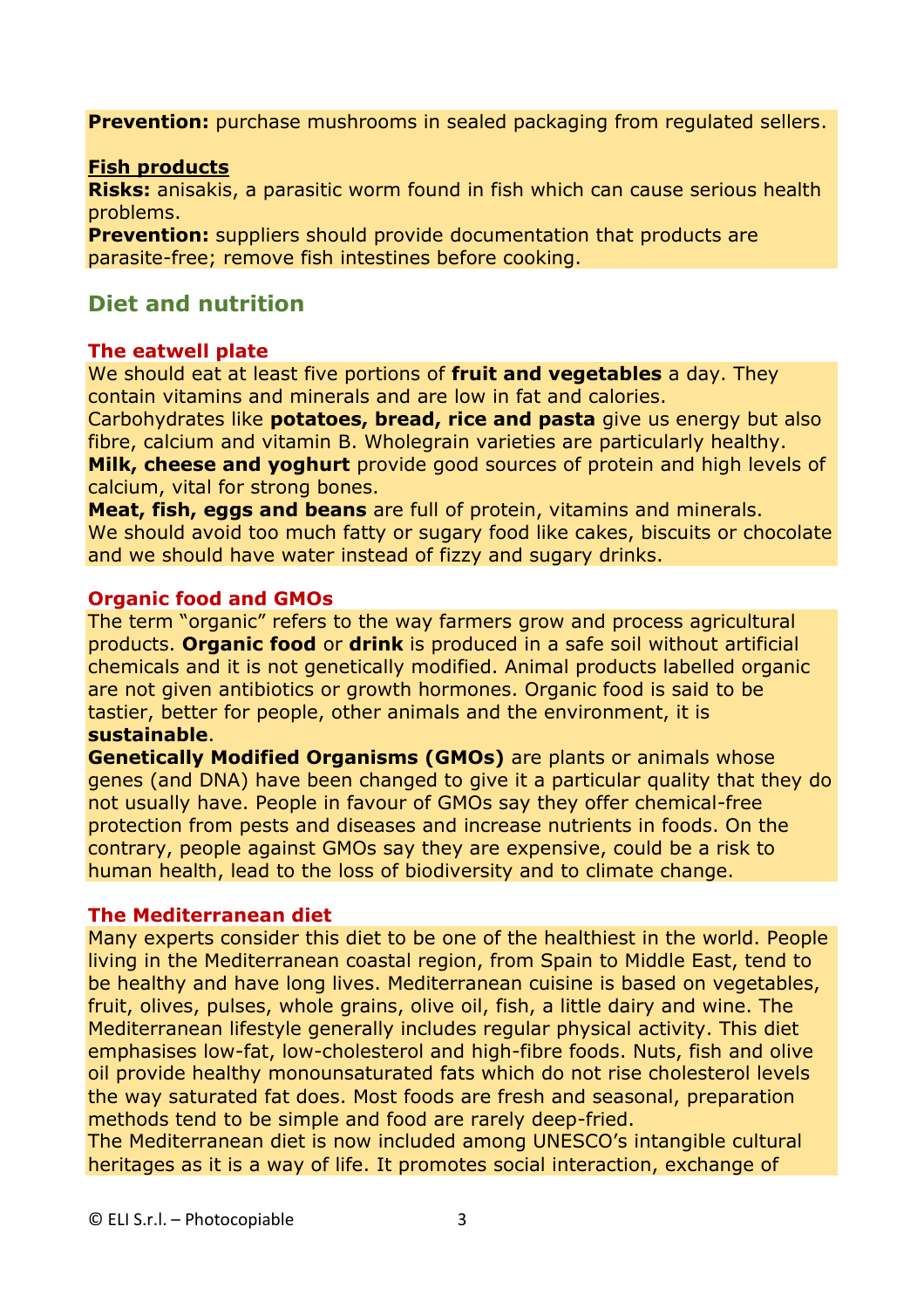knowledge and culture, respect for the environment and biodiversity, as well as the development of traditional skills as fishing and farming.

#### **Teenagers and diet**

Adolescence is a time of rapid growth and the primary dietary is for energy. This means plenty of starchy carbohydrates, like bread, rice, pasta, cereals, couscous and potatoes, at least five portions of fruit and vegetables every day, two or three portions of dairy products, two servings of protein, such as meat, fish, eggs, beans and pulses, not too many fatty and sugar-rich foods. It is important to eat regular meals (including breakfast), take regular exercise and drink six to eight glasses of fluid a day.

#### **Sports diets**

According to Britain's double Olympic gold medal Mo Farah it is important not to skip breakfast in the morning (a sugary cereal to receive a sugar rush). For lunch and dinner, he usually eats pasta, steamed vegetables and grilled chicken. Throughout the day, he tends to eat small meals or snacks (raw fruit and vegetables, nuts, maybe toast and peanut butter or a hard-boiled egg). After training, he sometimes drinks a yoghurt drink or a milkshake. For the amateur athlete, it is important to maintain a healthy balance between carbohydrates and protein and do regular gym and running routines.

#### **Food allergies and intolerances**

- **Food allergy**: when the immune system generates a bad reaction to specific proteins found in food. It can be caused by gluten, crustaceans, eggs, fish, peanuts, soybeans, milk and tree nuts.
- **Food intolerance**: bad reaction to a sort of food or ingredient every time a person eats it. It is different from food allergy because it generally affects the digestive system and not the immune system. Food intolerance can be caused by cow's milk, alcohol, gluten (which leads to coeliac disease), chemical preservatives or additives in food and drinks.

Allergies produce specific symptoms which usually develop within minutes after eating the food while an intolerance produces more general symptoms that can develop several hours after eating. The symptoms of food allergy can be lifethreatening, whereas the symptoms of food intolerance are not usually dangerous.

#### **Eating disorders**

Eating disorders include a range of conditions that can affect someone physically, psychologically and socially. The most common disorders are:

- **Anorexia nervosa**: trying to keep weight as low as possible by starving yourself or by exercising excessively;
- **Bulimia**: trying to control weight by eating a lot in public and then vomiting in private;
- **Binge eating**: overeating in order to deal with emotional experiences.